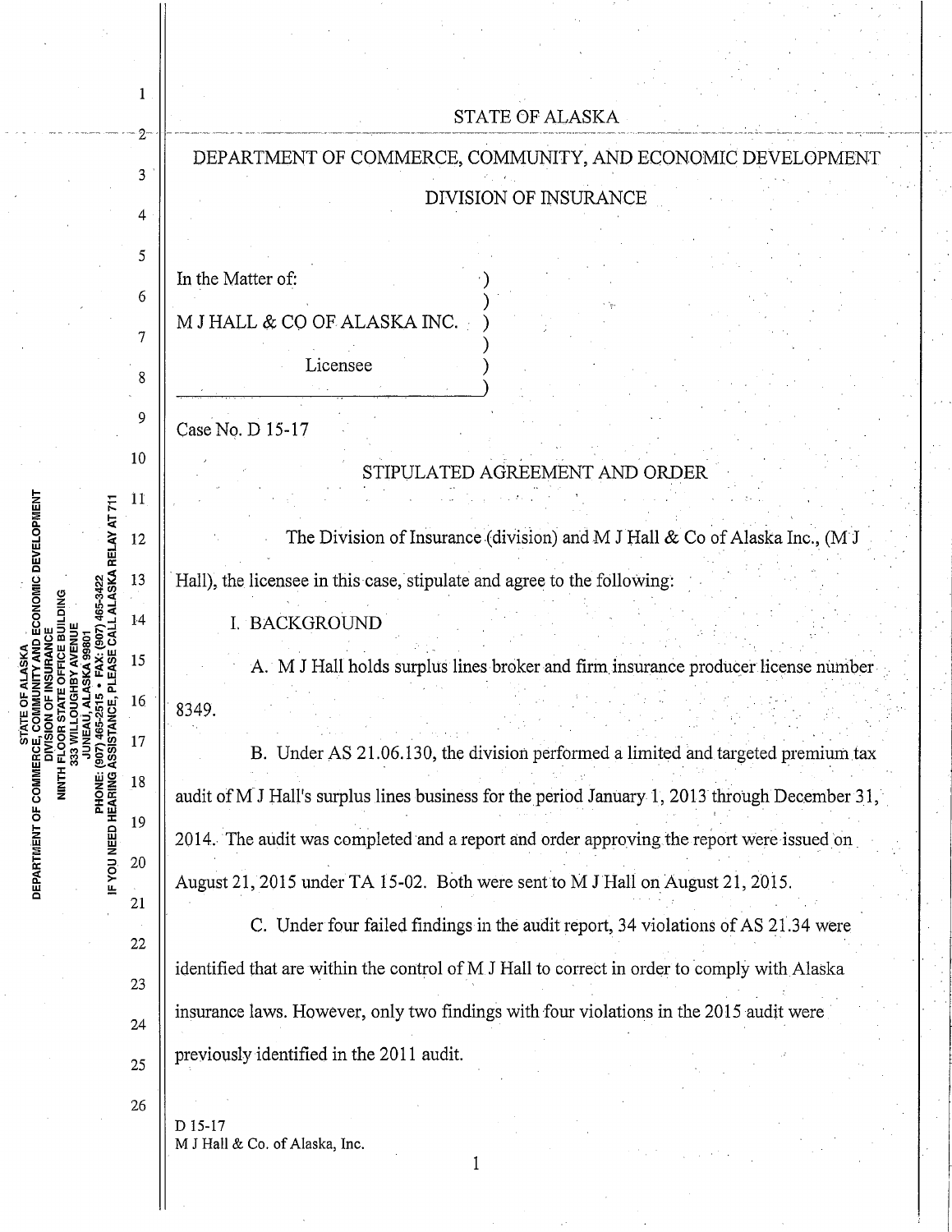$\begin{array}{c|c|c|c|c|c} & D. \end{array}$  The four violations of AS 21.34 subject M J Hall to civil penalties under . AS 21.34.230.

 $\parallel$  II. TERMS OF AGREEMENT

1

3

10

 $11\,$ 

 $13$ 

14

15

16

17

18

19

20

 $21$ 

PHONE: (907) 465-251<br>IF YOU NEED HEARING ASSISTANCE,

**ISKA RELAY AT 711** 12

ILASKA<br>IITY AND ECONOMIC DEVELOPMENT<br>ISURANCE

DEPARTMENT OF COMMERC

NINTH FLO

 $\begin{array}{c|c|c|c} 5 & . & . & . \end{array}$  The division agrees that the next audit performed on M J Hall related hereto will  $\begin{array}{c|c|c|c} \hline 6 & \infty \end{array}$  exclude any quarter ending before January 1, 2016.

 $7 \parallel$  2. For the TA 15-02 audit violations, M J Hall agrees to pay a civil penalty under . The contract of the contract of the contract of the contract of the contract of the contract of the contract of the contract of the contract of the contract of the contract of the contract of the contract of the contrac 8  $\parallel$  AS 21.34.230 in the amount of \$20,000 with \$10,000 suspended. The unsuspended penalty of · 9 · ,.,\$ W;OOO is payable within tr..ree months from the time M .T Hall is notified thatthe"dire.ctor has signed the order approving this agreement.

3. In the event M J Hall is found to have violated the Alaska insurance laws during the next audit, the suspended portion of the penalty referenced in paragraph 2 will be reinstated. M J Hall also will be subject to any and all sanctions authorized by the insurance laws including imposing additional penalties.

4. By signing this agreement, M J Hall understands and agrees that any failure to comply with the terms of this agreement may be grounds to revoke, suspend, or non-renew Alaska surplus lines broker and firm insurance producer license number 8349.

5. M J Hall understands that this agreement is not binding on the parties unless and until the director signs the order approving the agreement.

22 23 24 25 26 DATED:  $\|\cdot\|$ *q* $\|\cdot\|$ D 15-17

M J Hall & Co. of Alaska, Inc.

DIVISION OF INSURANCE

. .

 $B$ y: Rebecca  $N_{c,kl...}$ 

Rebecca Nesheim Tax Auditor

2